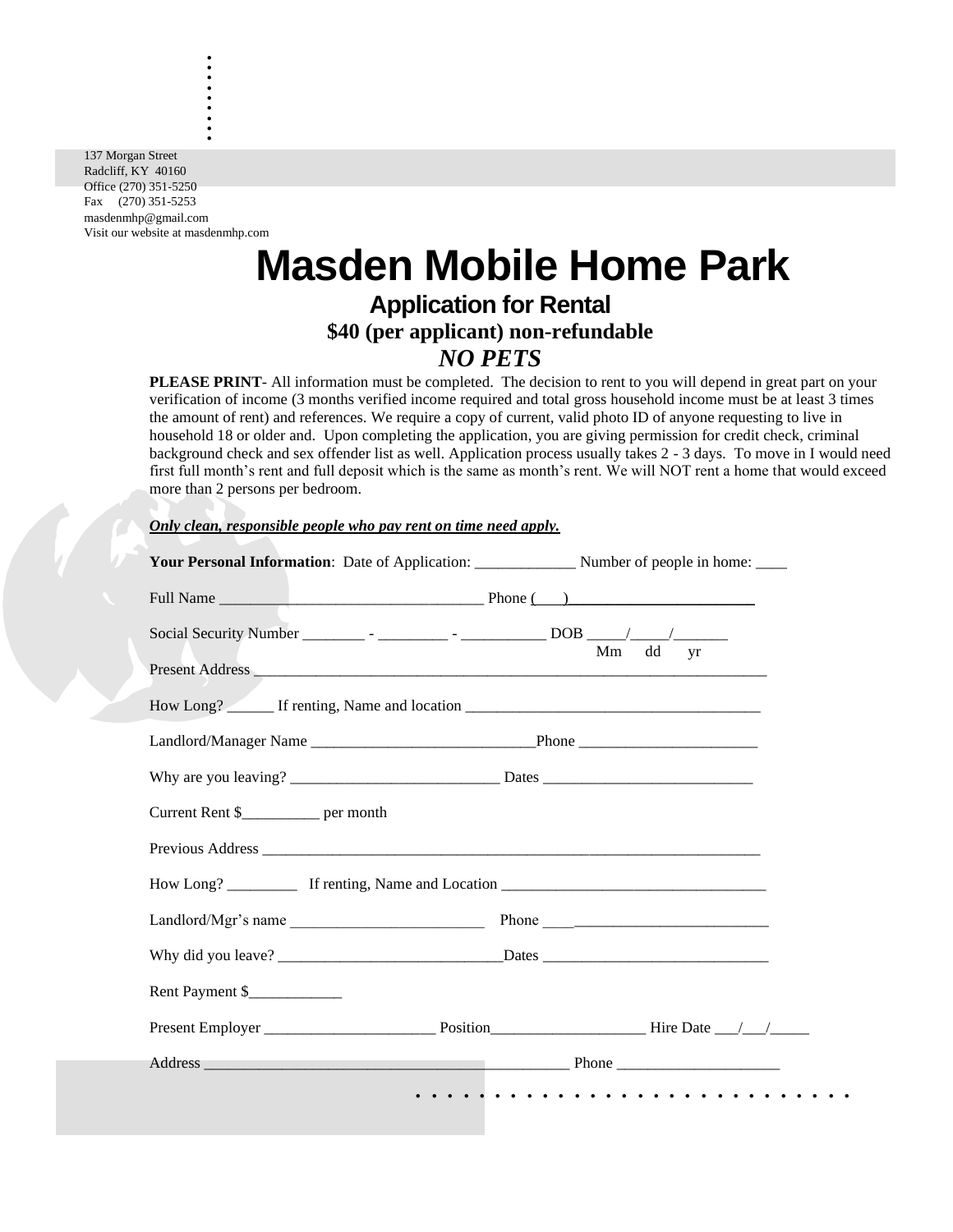| Gross Monthly Income before deductions \$                                                                                                                                                                                                                                                                                                                                                            |                          |  |
|------------------------------------------------------------------------------------------------------------------------------------------------------------------------------------------------------------------------------------------------------------------------------------------------------------------------------------------------------------------------------------------------------|--------------------------|--|
|                                                                                                                                                                                                                                                                                                                                                                                                      |                          |  |
|                                                                                                                                                                                                                                                                                                                                                                                                      |                          |  |
|                                                                                                                                                                                                                                                                                                                                                                                                      |                          |  |
| Have you ever been evicted, asked to move, or been taken to court to be evicted?                                                                                                                                                                                                                                                                                                                     |                          |  |
|                                                                                                                                                                                                                                                                                                                                                                                                      | <b>CREDIT REFERENCES</b> |  |
| Have you ever had a foreclosure/repossession? YES { } NO { }                                                                                                                                                                                                                                                                                                                                         |                          |  |
| If yes, explain $\frac{1}{\sqrt{1-\frac{1}{2}}\sqrt{1-\frac{1}{2}}\sqrt{1-\frac{1}{2}}\sqrt{1-\frac{1}{2}}\sqrt{1-\frac{1}{2}}\sqrt{1-\frac{1}{2}}\sqrt{1-\frac{1}{2}}\sqrt{1-\frac{1}{2}}\sqrt{1-\frac{1}{2}}\sqrt{1-\frac{1}{2}}\sqrt{1-\frac{1}{2}}\sqrt{1-\frac{1}{2}}\sqrt{1-\frac{1}{2}}\sqrt{1-\frac{1}{2}}\sqrt{1-\frac{1}{2}}\sqrt{1-\frac{1}{2}}\sqrt{1-\frac{1}{2}}\sqrt{1-\frac{1}{2}}\$ |                          |  |
| Have you ever filed for bankruptcy? YES { } NO { }                                                                                                                                                                                                                                                                                                                                                   |                          |  |
| If yes, Chapter $7 \{ \}$ Chapter $13 \{ \}$                                                                                                                                                                                                                                                                                                                                                         |                          |  |
|                                                                                                                                                                                                                                                                                                                                                                                                      |                          |  |
| Do you have any outstanding utility bills? YES $\{\}$ NO $\{\}$                                                                                                                                                                                                                                                                                                                                      |                          |  |
| Have you ever been arrested, charged or convicted of a crime, other than a traffic violation? YES $\{\}\$ NO $\{\}$                                                                                                                                                                                                                                                                                  |                          |  |
| If yes, explain                                                                                                                                                                                                                                                                                                                                                                                      |                          |  |

#### **PERSONAL REFERENCES**

List 3 persons, OTHER THAN YOUR RELATIVES or relatives of any members in the household, which we may contact to verify your character.

| Name | Relationship | Phone |
|------|--------------|-------|
| Name | Relationship | Phone |
| Name | Relationship | Phone |

\_\_\_\_\_\_\_\_\_\_\_\_\_\_\_\_\_\_\_\_\_\_\_\_\_\_\_\_\_\_\_\_ \_\_\_\_\_\_\_\_\_\_\_\_\_\_\_\_\_\_\_\_\_\_\_\_\_\_

I declare that this application is complete, true and correct and I herewith give my permission for anyone contacted to release the credit and personal information of the undersigned applicant to Management or their authorized agents. I further authorize Management to verify the application information including but not limited to obtaining criminal records, contacting creditors, present or former landlords, employers and personal references, whether listed or not, at the time of the application and at any time in the future, with regard to any agreement entered into with Management. Any false information will constitute grounds for rejection of the application, or Management may at any time immediately terminate any agreement entered into in reliance upon misinformation given on this application.

Applicant's Authorization Date

I understand that this is a **non-pet** home (Initial) \_\_\_\_\_\_\_\_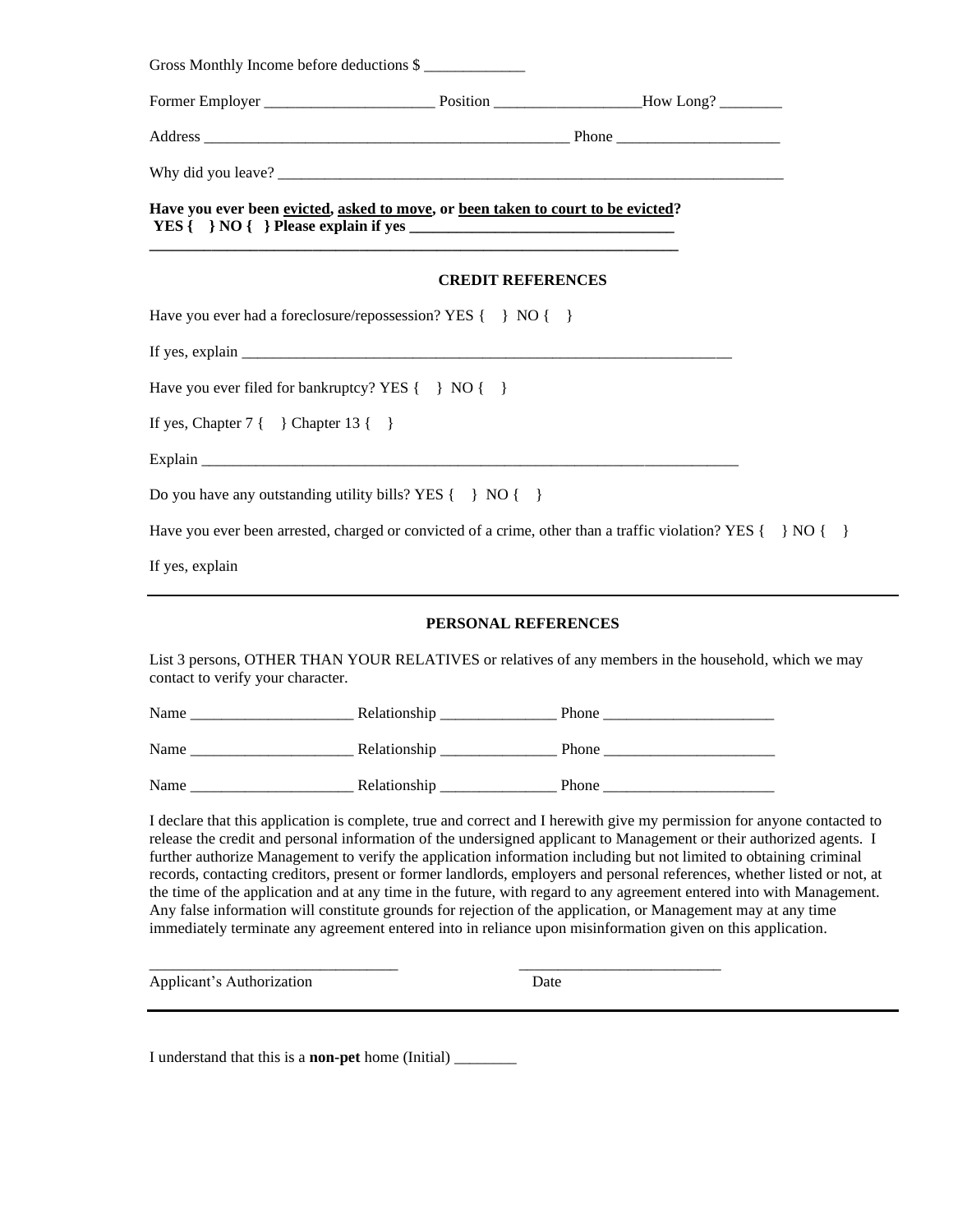### **Background Screening Information Form**

#### *Basic Information*

| Legal First Name                         | Legal Middle Name      |                                    |
|------------------------------------------|------------------------|------------------------------------|
|                                          |                        |                                    |
|                                          |                        |                                    |
| Legal Last Name                          |                        | Maiden and/or Other Last Name Used |
|                                          |                        |                                    |
| <b>Email Address</b>                     |                        |                                    |
|                                          |                        |                                    |
| Date of Birth                            | Social Security Number |                                    |
|                                          |                        |                                    |
| Current Physical Address (no P.O. Boxes) |                        |                                    |
|                                          |                        |                                    |
|                                          |                        |                                    |
| City                                     | <b>State</b>           | Zip                                |
|                                          |                        |                                    |
|                                          |                        |                                    |

The following are my responses to questions about my criminal record history (if any) with descriptions to any question with a YES answer:

1. Have you ever been convicted or plead guilty before a court of any federal, state, or municipal criminal offense? (Excluding minor traffic violations) YES NO If YES, please provide an explanation below: \_\_\_\_\_\_\_\_\_\_\_\_\_\_\_\_\_\_\_\_\_\_\_\_\_\_\_\_\_\_\_\_\_\_\_\_\_\_\_\_\_\_\_\_\_\_\_\_\_\_\_\_\_\_\_\_\_\_\_\_\_\_\_\_\_\_\_\_\_\_\_\_\_\_\_\_\_\_\_\_\_\_\_\_\_\_\_\_\_\_

2. Have you ever received deferred adjudication or similar disposition for any federal, state or municipal criminal offense? YES NO If YES, Please provide an explanation below:

3. Have you ever received probation or community supervision for any federal, state or municipal criminal offense? YES NO If YES, Please provide an explanation below:

\_\_\_\_\_\_\_\_\_\_\_\_\_\_\_\_\_\_\_\_\_\_\_\_\_\_\_\_\_\_\_\_\_\_\_\_\_\_\_\_\_\_\_\_\_\_\_\_\_\_\_\_\_\_\_\_\_\_\_\_\_\_\_\_\_\_\_\_\_\_ \_\_\_\_\_\_\_\_\_\_\_\_\_\_\_\_\_\_\_\_\_\_\_\_\_\_\_\_\_\_\_\_\_\_\_\_\_\_\_\_\_\_\_\_\_\_\_\_\_\_\_\_\_\_\_\_\_\_\_\_\_\_\_\_\_\_\_\_\_\_

\_\_\_\_\_\_\_\_\_\_\_\_\_\_\_\_\_\_\_\_\_\_\_\_\_\_\_\_\_\_\_\_\_\_\_\_\_\_\_\_\_\_\_\_\_\_\_\_\_\_\_\_\_\_\_\_\_\_\_\_\_\_\_\_\_\_\_\_\_\_ \_\_\_\_\_\_\_\_\_\_\_\_\_\_\_\_\_\_\_\_\_\_\_\_\_\_\_\_\_\_\_\_\_\_\_\_\_\_\_\_\_\_\_\_\_\_\_\_\_\_\_\_\_\_\_\_\_\_\_\_\_\_\_\_\_\_\_\_\_\_

\_\_\_\_\_\_\_\_\_\_\_\_\_\_\_\_\_\_\_\_\_\_\_\_\_\_\_\_\_\_\_\_\_\_\_\_\_\_\_\_\_\_\_\_\_\_\_\_\_\_\_\_\_\_\_\_\_\_\_\_\_\_\_\_\_\_\_\_\_\_ \_\_\_\_\_\_\_\_\_\_\_\_\_\_\_\_\_\_\_\_\_\_\_\_\_\_\_\_\_\_\_\_\_\_\_\_\_\_\_\_\_\_\_\_\_\_\_\_\_\_\_\_\_\_\_\_\_\_\_\_\_\_\_\_\_\_\_\_\_\_

4. Have you ever been arrested for molesting or abusing a minor? YES NO If YES, please provide an explanation below:

\_\_\_\_\_\_\_\_\_\_\_\_\_\_\_\_\_\_\_\_\_\_\_\_\_\_\_\_\_\_\_\_\_\_\_\_\_\_\_\_\_\_\_\_\_\_\_\_\_\_\_\_\_\_\_\_\_\_\_\_\_\_\_\_\_\_\_\_\_\_

5. Have you ever been convicted of any criminal offense in a country outside the jurisdiction of the United States? YES NO If YES, Please provide an explanation below: \_\_\_\_\_\_\_\_\_\_\_\_\_\_\_\_\_\_\_\_\_\_\_\_\_\_\_\_\_\_\_\_\_\_\_\_\_\_\_\_\_\_\_\_\_\_\_\_\_\_\_\_\_\_\_\_\_\_\_\_\_\_\_\_\_\_\_\_\_\_

\_\_\_\_\_\_\_\_\_\_\_\_\_\_\_\_\_\_\_\_\_\_\_\_\_\_\_\_\_\_\_\_\_\_\_\_\_\_\_\_\_\_\_\_\_\_\_\_\_\_\_\_\_\_\_\_\_\_\_\_\_\_\_\_\_\_\_\_\_\_

6. As of the date of this authorization, do you have any pending criminal charges against you? YES NO If YES, Please provide an explanation below:

\_\_\_\_\_\_\_\_\_\_\_\_\_\_\_\_\_\_\_\_\_\_\_\_\_\_\_\_\_\_\_\_\_\_\_\_\_\_\_\_\_\_\_\_\_\_\_\_\_\_\_\_\_\_\_\_\_\_\_\_\_\_\_\_\_\_\_\_\_\_

\_\_\_\_\_\_\_\_\_\_\_\_\_\_\_\_\_\_\_\_\_\_\_\_\_\_\_\_\_\_\_\_\_\_\_\_\_\_\_\_\_\_\_\_\_\_\_\_\_\_\_\_\_\_\_\_\_\_\_\_\_\_\_\_\_\_\_\_\_\_ \_\_\_\_\_\_\_\_\_\_\_\_\_\_\_\_\_\_\_\_\_\_\_\_\_\_\_\_\_\_\_\_\_\_\_\_\_\_\_\_\_\_\_\_\_\_\_\_\_\_\_\_\_\_\_\_\_\_\_\_\_\_\_\_\_\_\_\_\_\_

7. As of the date of this authorization, have you ever been evicted? YES NO If YES, Please provide an explanation below: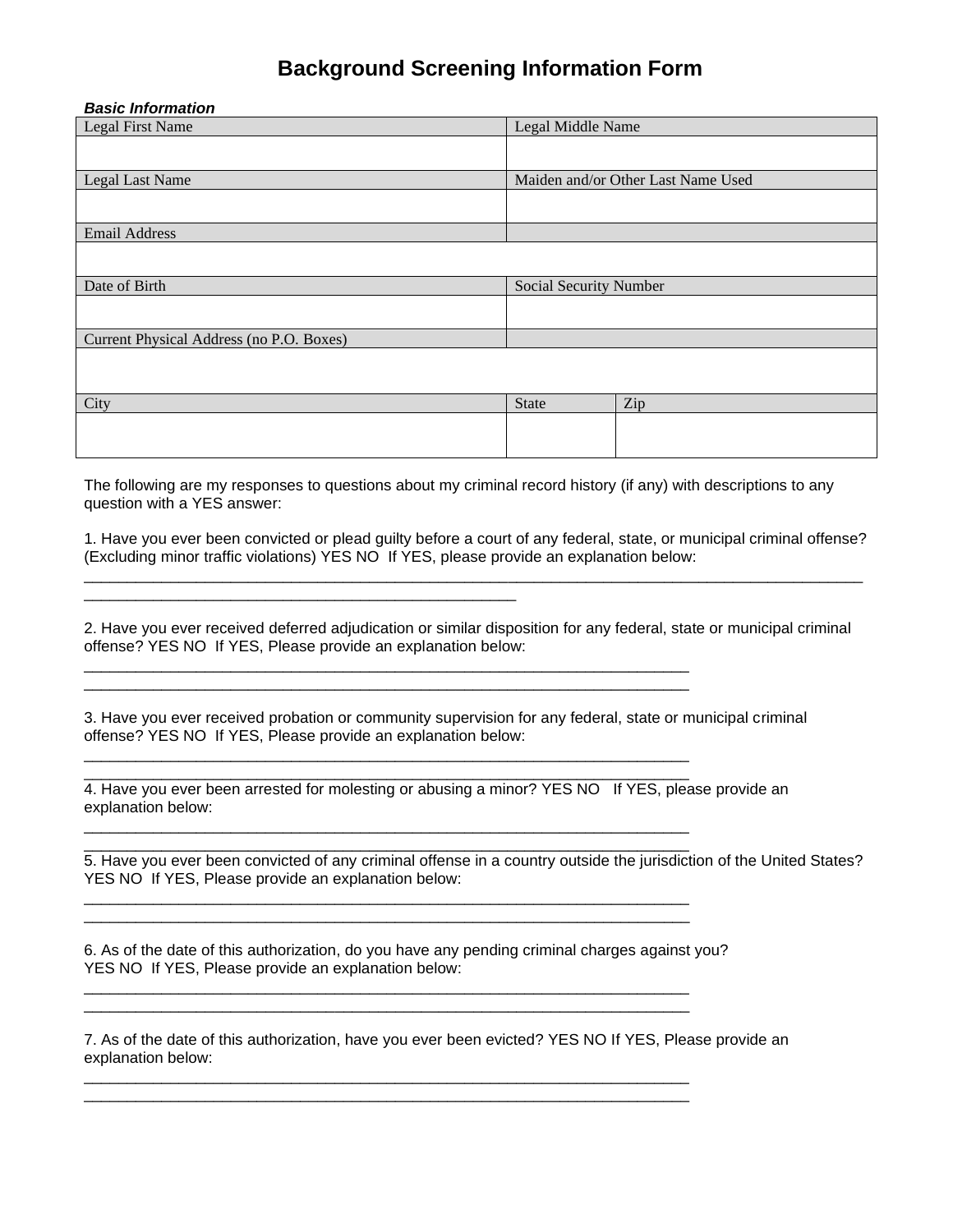*Address History* Please provide a complete address history since the age of 18.

| Address        | City / State / Zip |
|----------------|--------------------|
|                |                    |
| County         | <b>Dates</b>       |
|                |                    |
| Address        | City / State / Zip |
|                |                    |
| County         | <b>Dates</b>       |
|                |                    |
| <b>Address</b> | City / State / Zip |
|                |                    |
| County         | <b>Dates</b>       |
| Address        |                    |
|                | City / State / Zip |
| County         | <b>Dates</b>       |
|                |                    |
| Address        | City / State / Zip |
|                |                    |
| County         | <b>Dates</b>       |
|                |                    |
| Address        | City / State / Zip |
|                |                    |
| County         | <b>Dates</b>       |
|                |                    |

I hereby certify that all information provided in this authorization is true, correct and complete. I understand that if any information proves to be incorrect or incomplete, that is grounds for the canceling of any or all offers of occupancy that may exist and may be used at the discretion of \_\_\_\_\_\_\_\_\_\_\_\_\_.

| Signed this             | day of | or |
|-------------------------|--------|----|
| Applicant (Print Name): |        |    |
|                         |        |    |
|                         |        |    |
| Applicant Signature:    |        |    |
|                         |        |    |
|                         |        |    |